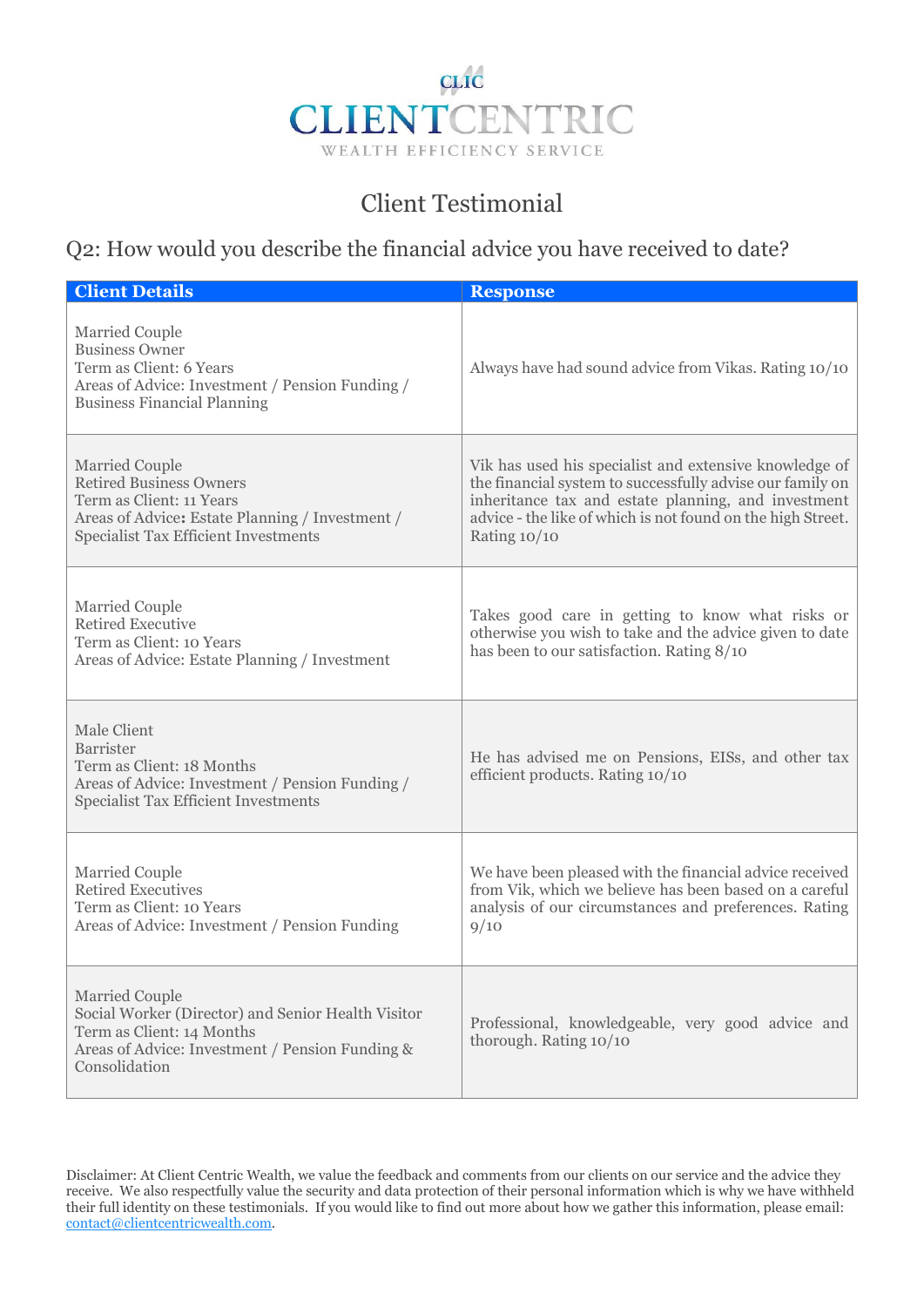| <b>Married Couple</b><br>Retired Police Officer & Homemaker<br>Term as Client: 2 Years<br>Areas of Advice: Investment                                 | Vik Sharma has provided comprehensive, impartial and<br>measured financial advice without pressure enabling<br>my wife and I to make an informed choice. Rating 10/10                                                                                                                                                                                                                                                                                                           |
|-------------------------------------------------------------------------------------------------------------------------------------------------------|---------------------------------------------------------------------------------------------------------------------------------------------------------------------------------------------------------------------------------------------------------------------------------------------------------------------------------------------------------------------------------------------------------------------------------------------------------------------------------|
| Married Couple<br>Doctor and Financial Director<br>Term as Client: 5 Years<br>Areas of Advice: Investment / Pension Funding                           | Very sound financial advice covering wide range of<br>services and products.                                                                                                                                                                                                                                                                                                                                                                                                    |
| Male Client<br><b>Business Owner</b><br>Term as Client: 12 Years<br>Areas of Advice: Investment                                                       | Excellent. I set my goals and he made me achieve what<br>my targets were. He would tell if it was possible or not.<br>In my case he over exceeded my goals. He is very<br>knowledgeable with current situations and will inform<br>you at all times what the market is doing. He will<br>produce charts and figures which an average person can<br>follow and understand. He is an excellent presenter of<br>the investment portfolio. He made my finance grow.<br>Rating 10/10 |
| Retired<br><b>Business Owner</b><br>Term as Client: 2 years<br>Areas of Advice: Investment / Pension Drawdown                                         | When I first met Vik it was not long, after he acquainted<br>himself with my situation, that he explain many aspects<br>of my pension and finances that had not been explained<br>to me previously. In 2 months I had more<br>understanding of my finances than I had in 10 years.                                                                                                                                                                                              |
| Mother and Son<br>Retired Farmer & Accounts Supervisor<br>Term as Client: 10 years<br>Areas of Advice: Investment / Estate Planning                   | I have received financial advice from Vik Sharma for<br>nearly 10 years, and of which has been very sound and<br>up to date, constructive and advantageous.                                                                                                                                                                                                                                                                                                                     |
| <b>Married Couple</b><br>Premier League Football Coach & Exam Invigilator<br>Term as Client: 6 Years<br>Areas of Advice: Investment / Pension Funding | The advice we have received has always been considered<br>and tailored to our requirements, we have full<br>confidence in him. 10/10                                                                                                                                                                                                                                                                                                                                            |
| <b>Married Couple</b><br>Retired Engineer & Retired Beautician<br>Term as Client: 10 years<br>Areas of Advice: Investment / Pension Drawdown          | We have been with him for over 10 years back when my<br>husband had his business. We wouldn't go anywhere<br>else. He is there whenever you need him, and provides<br>the best advice that you can trust.                                                                                                                                                                                                                                                                       |
| <b>Female Client</b><br>Business Owner / Accountant<br>Term as Client: 3 Years<br>Areas of Advice: Pension Contributions &<br>Consolidation           | It was refreshing from my first meeting with Vik,<br>through to-date, how much he listened to my input; and<br>then with his extensive knowledge and experience, in<br>the field, matched my needs with the products available<br>$-$ with results that far exceeded my expectations. 10/10                                                                                                                                                                                     |

Disclaimer: At Client Centric Wealth, we value the feedback and comments from our clients on our service and the advice they receive. We also respectfully value the security and data protection of their personal information which is why we have withheld their full identity on these testimonials. If you would like to find out more about how we gather this information, please email: contact@clientcentricwealth.com.